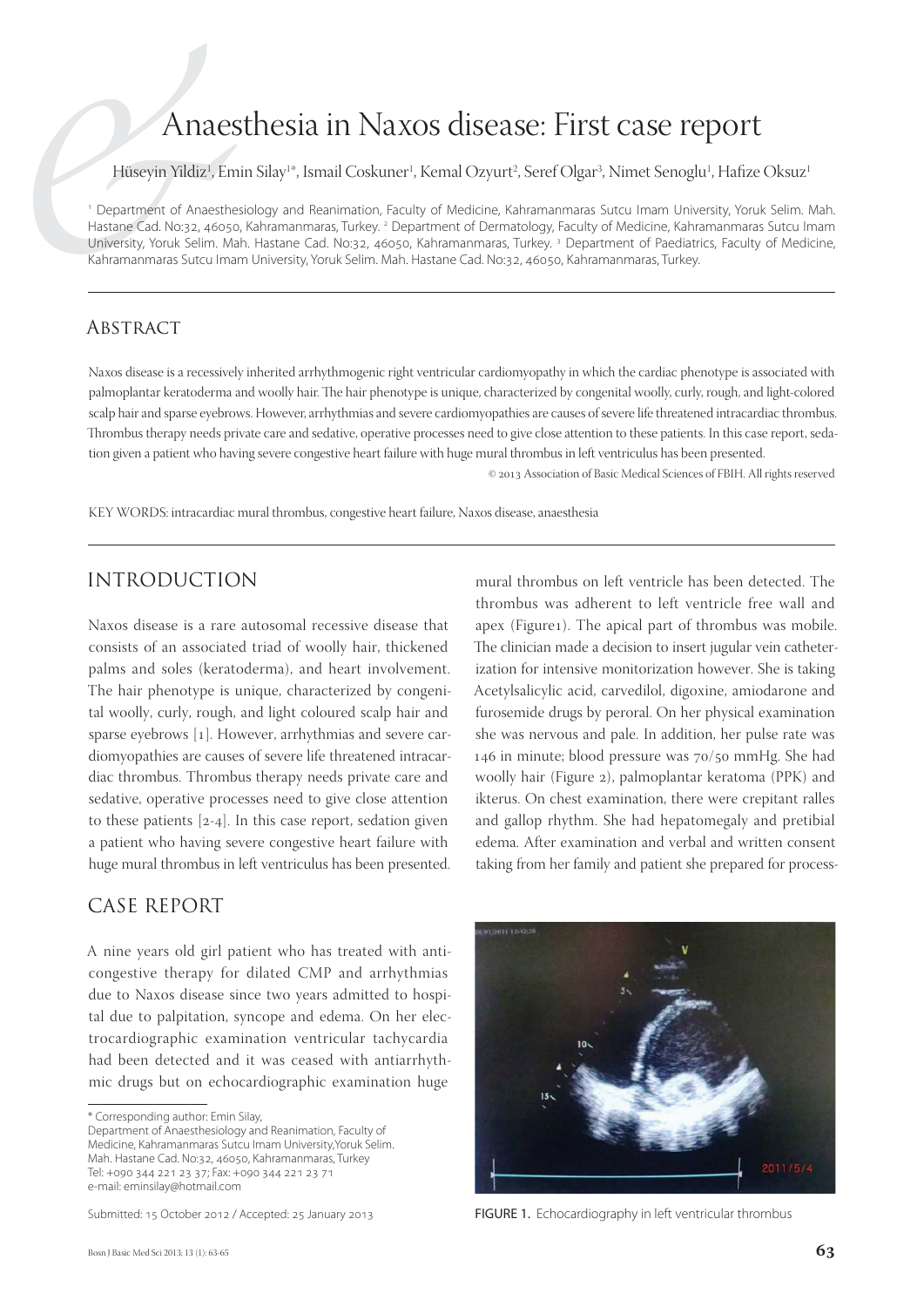

FIGURE 2. A. Palmar keratoderma, B. Plantar keratoderma, C. Woolly hair

ing in operation room. Due to hypotension ketamine was given and after then midazolam and fentanyl were given. Her blood pressures were in normal range and after the sedation a guide wire inserted to the internal jugular vein. During guide wire locating ventricular tachycardia has been developed and it has ceased after guide wire pulling. A 5 Fr three-lumen catheter was inserted on guide wire and the processing has been completed after the bleeding and localization control and then patient waken up without complication.

## DISCUSSION

Naxos disease is a rare autosomal recessive disease that consists of an associated triad of woolly hair, thickened palms and soles (keratoderma), and heart involvement. The hair phenotype is unique, characterized by congenital woolly, curly, rough, and light coloured scalp hair and sparse eyebrows  $[1]$ . The nonepidermolytic keratoderma appears during the first years of life and involves mainly pressure areas in the palms and soles. The heart manifestations appear during the teenage years and are severe and progressive and may end with arrhythmia and premature sudden death. The disease was originally described in individuals from the Greek Island Naxos by Protonotarios et al in 1986. The heart condition is known as arrhythmogenic right ventricular dysplasia  $(ARVD)$  [1-2]. It is characterized by progressive replacement myocytes by adipose tissue and fibrosis. These results in a frequent and moderate ventricular dilatation associated with ventricular, or sometimes supraventricular, arrhythmia  $[4, 5]$ . In this case report, sedation for central vein catheterization a girl patient who having severe congestive heart failure with huge mural thrombus in left ventriculus has been presented. In patients with hemodynamic instability, heart failure and arrhythmia, or thrombosis, performing Anaesthesia and sedation is not preferred and requires close attention due to serious complications. The drugs that will be used in such cases,

should not lead to myocardial depression and hypotension. Our study represents the first case report in the literature focusing on anaesthesia in patients with Naxos disease. Naxos disease usually presents itself by syncopes during the adolescent ages. However, the first symptom in our case was swelling in the hands and feet. Cardiac symptoms arise at late puberty in the form of dysrhythmia (mostly ventricular tachycardia) in 91%, sudden death in 28%, and heart failure in  $30\%$  of cases [6]. Since the disease had a tendency to show progression, the treatment is of symptomatic character. Implanting automatic defibrillator may be life-saving during ventricular tachycardia and fibrillations. Final treatment option is heart transplantation. Because ventricular fibrillation may develop during anaesthesia, defibrillator should be readily available and inotropic support should be continued before and after the procedure due to risk of cardiac failure  $[7]$ . Premedication with standard doses of any of the commonly used agents is desirable and well tolerated in patients with normal or near normal ventricular function. Patients with poor ventricular function, on the other hand as in our case, tend to be very sensitive to most agents, and premedication doses should be reduced in proportion to the severity of ventricular impairment. These patients should receive premedication with oxygen support under monitorization [8]. Anaesthetic management should be tailored to the severity of regurgitation as well as the underlying left ventricular function. Factors that exacerbate the regurgitation, such as slow heart rates (long systole) and acute increases in after load, should be avoided. Bradycardia can increase the regurgitant volume by increasing left ventricular end-diastolic volume and acutely dilating the mitral annulus. The heart rate should ideally be kept between 80 and 100 beats/min  $[7, 8]$ . On the other hand, excessive volume expansion can also worsen the regurgitation by dilating the left ventricle and lead to pulmonary oedema. Therefore, fluid replacement should be carried out carefully. Any hemodynamic instability can